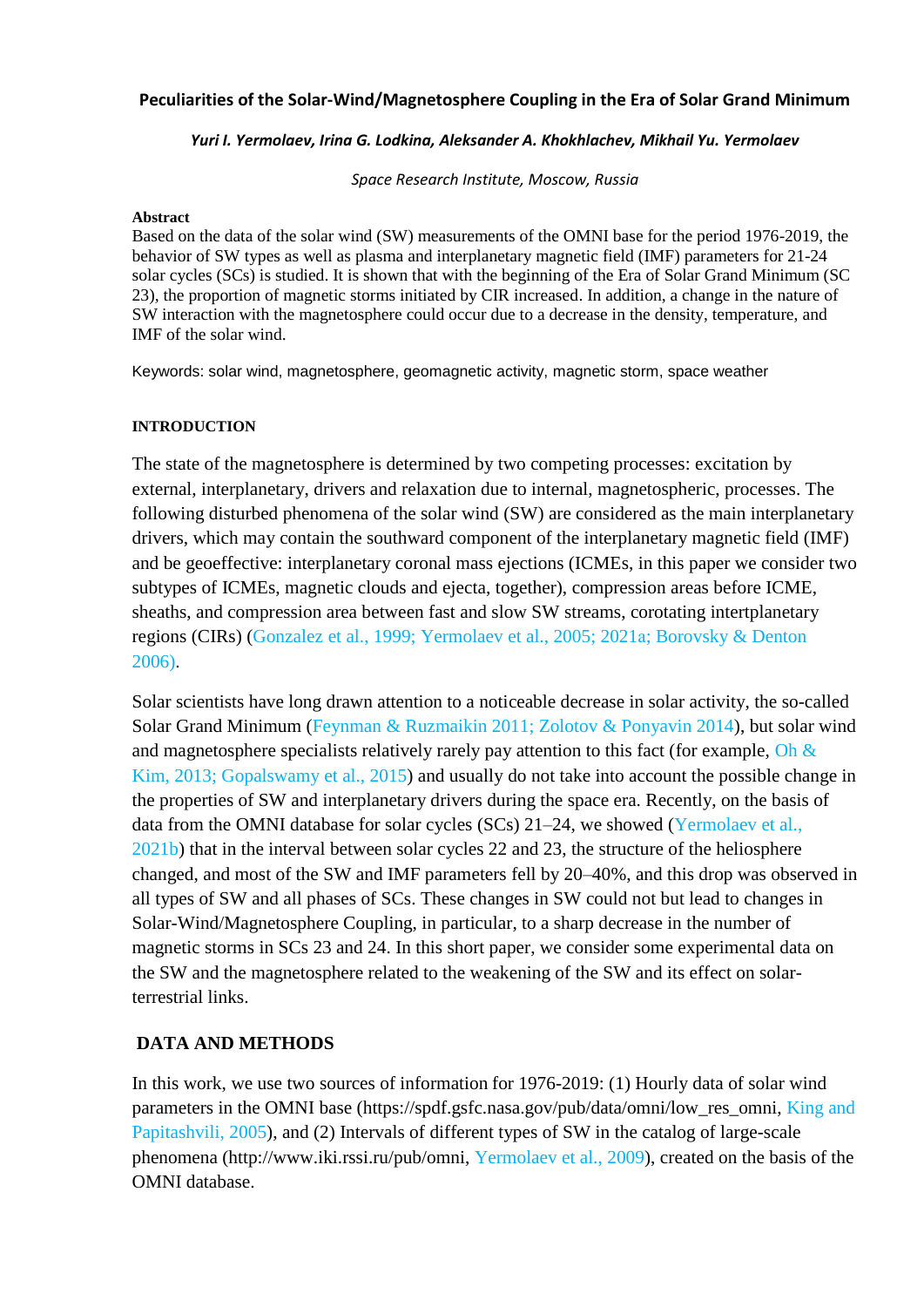Due to the relatively small number of magnetic clouds, we analyzed them together with ejecta as a general class of ICME drivers, and did not separate sheath compression areas before MC and ejecta. The parameters of the solar wind are highly variable, and when calculating the average parameters, rather large standard deviations were obtained. However, given that a large number of measurement points (up to several thousand) were used, statistical errors (standard deviations divided by the square root of the number of points) were small, and the obtained average values of the parameters have a high degree of statistical significance (Yermolaev et al., 2021b). In particular, the statistical errors do not exceed the size of the symbols in the figures below.

When associating interplanetary and magnetospheric phenomena, it was assumed that the magnetic storm was generated by the type of interplanetary driver, inside which the minimum of Dst index fell.

# **RESULTS AND DISCUSSION**

Recently we showed (Yermolaev et al., 2021b) that in SC 23 and 24, the number of ICMEs and sheaths dropped significantly, while the number and distribution of CIRs did not change significantly. This is confirmed by the quantitative data of the bottom 2 panels of Figure 1, which show the fraction of time from the total observation time during which different disturbed SW types are observed: CIR (left panel) and ICME and sheath (right panel), respectively. The CIR time share increased slightly from ~6 to ~8%, while the ICME and sheath time shares fell from  $\sim$ 18 to  $\sim$ 8% and  $\sim$ 4 to  $\sim$ 2%, respectively. The total number of disturbed SW types fell from 28 to 18%. An interesting feature is observed: if the ICME and sheath time fractions have a common global decreasing trend over SC 21–24 period, then they increase in the SC 22–23 interval, and this interval coincides with the beginning of the fall in the SW and IMF parameters (Yermolaev et al., 2021b ). The data from the top 2 panels of Figure 1 show the proportion of medium and strong magnetic storms ( $Dst < -50$  nT) generated respectively by CIR (left panel) and ICME and sheath (right panel) events. These panels show that against the background of a general drop in the number of magnetic storms (Yermolaev et al., 2021b), the proportion of storms generated by ICMEs and sheaths remains almost unchanged (~35% for ICME and ~15% for sheath events), while the proportion of CIR-induced storms markedly increases from ~17 to ~30%. These dependencies also have features in the SC 22–23 interval.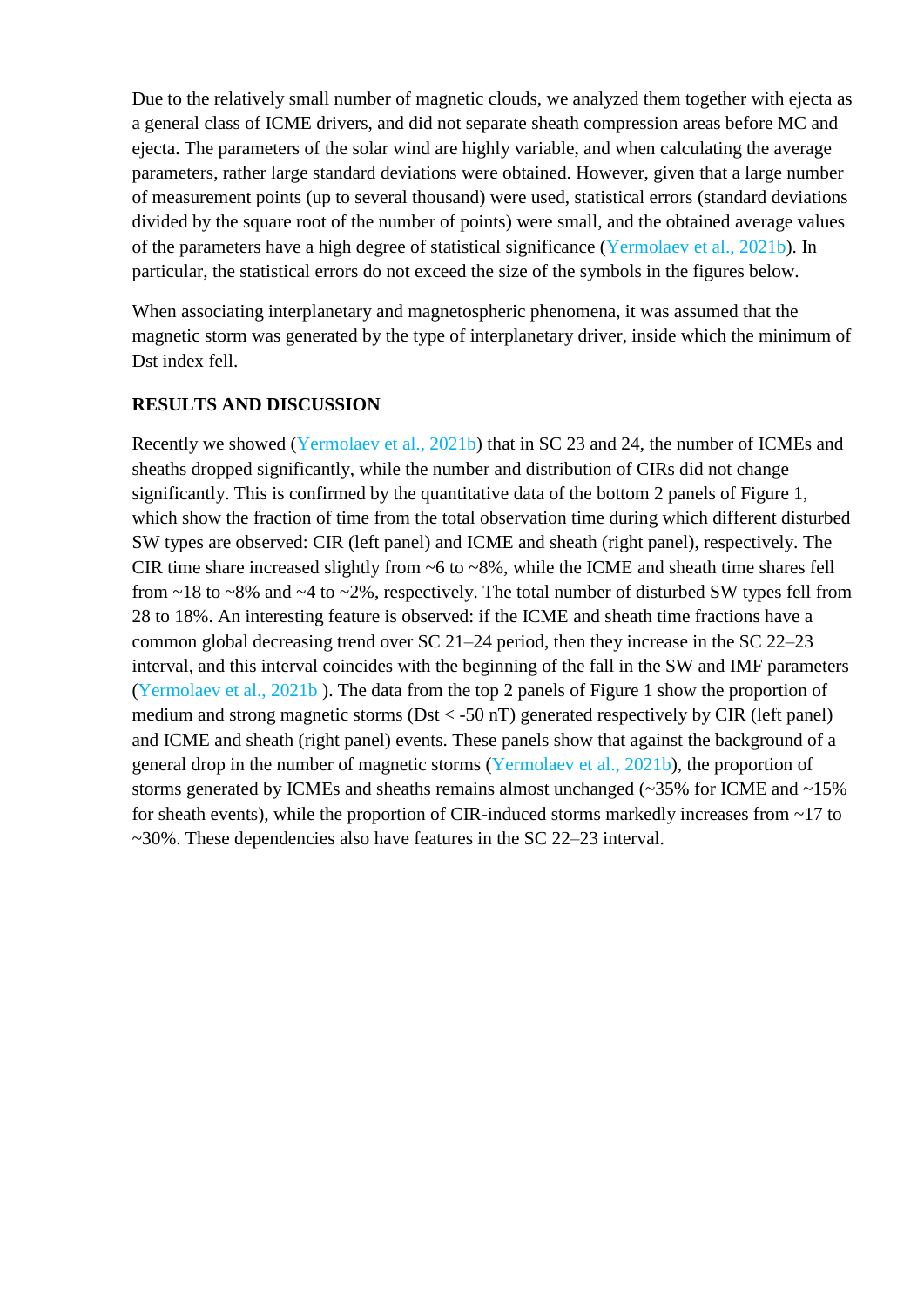

Figure 1. Temporal profiles of fraction of magnetic storms (upper panels) and fraction of SW events (bottom panels) during solar cycles 21-24: for CIRs (left panels) and sheaths (right panels, black circles) and ICMEs (right panels, blue circles)

The fact noted above that the number of storms does not change easily in proportion to the number of corresponding SW drivers can be associated with changes in the values of the SW and IMF during SC 21–24. Figure 2 presents the average values of the density, velocity, IMF magnitude, and solar wind proton temperature for 4 SCs. Only the speed remains approximately unchanged, the other 3 parameters are significantly reduced. How these (and some other) parameters decrease at certain phases of solar cycles and in certain types of SW, including the main interplanetary drivers of magnetospheric disturbances, can be seen in the corresponding figures in paper (Yermolaev et al., 2021b). Here we want to note only some important general facts.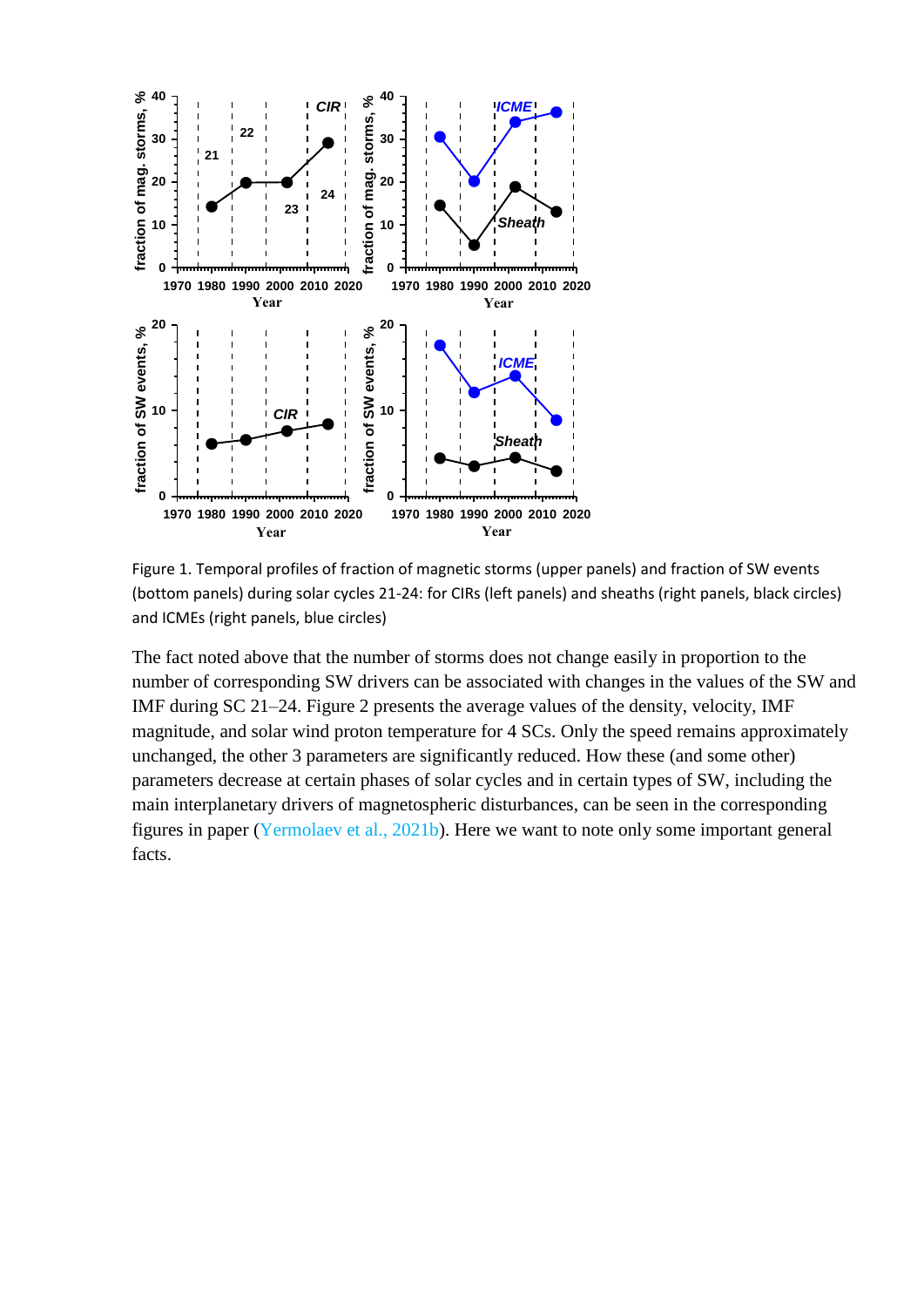

Figure 2. Temporal profiles of density N, velocity V, magnitude IMF B and proton temperature T during solar cycles 21-24

(1) Since in SC 23-24 the temperature and IMF value dropped at a constant velocity, the sonic and Alfvén Mach numbers in the solar wind increased, i.e. at present epoch, the magnetosphere is flowed around by more "supersonic" and more "super-alfvenic" SW than in the previous 21-22 SCs. In addition, the drop in the beta parameter (not shown here, but presented in paper (Yermolaev et al., 2021b)) indicates that the drop in magnetic pressure turned out to be greater than the drop in thermal pressure. Therefore, the regime of the SW flow around the magnetosphere of the Earth and their interaction may be different than in the previous period.

(2) Since the density and dynamic pressure dropped in SC 23-24 by ~30%, the pressure balance of the interplanetary plasma and the magnetospheric plasma at the magnetopause began to be located at larger distances from the center of the Earth, i.e. the size of the magnetosphere and its structures has increased, and the pressure inside the magnetosphere has fallen. This can affect both the nature of SW interaction with the magnetosphere and the physical processes inside the magnetosphere (Antonova et al., 2014; Gopalswamy et al., 2015; Kirpichev et al., 2017).

### **CONCLUSIONS**

Thus, an analysis of measurements of SW parameters during 1976-2019 showed that the fall in solar activity at SC 23-24 (in the Era of Solar Grand Minimum) is accompanied by a weakening of the characteristics and a change in the structure of the interplanetary medium. This, in particular, is accompanied by an increase in the number of events in the interplanetary medium and the relative contribution of CIR compression regions to the excitation of magnetic storms against the background of a decrease in the number of ICME and sheath events. In addition, the SW density, temperature, and IMF decrease significantly, which can lead to a change in the nature of the solar wind flow around the magnetosphere and their interaction. Therefore, the data of direct measurements on Solar-Wind/Magnetosphere Coupling obtained during the space era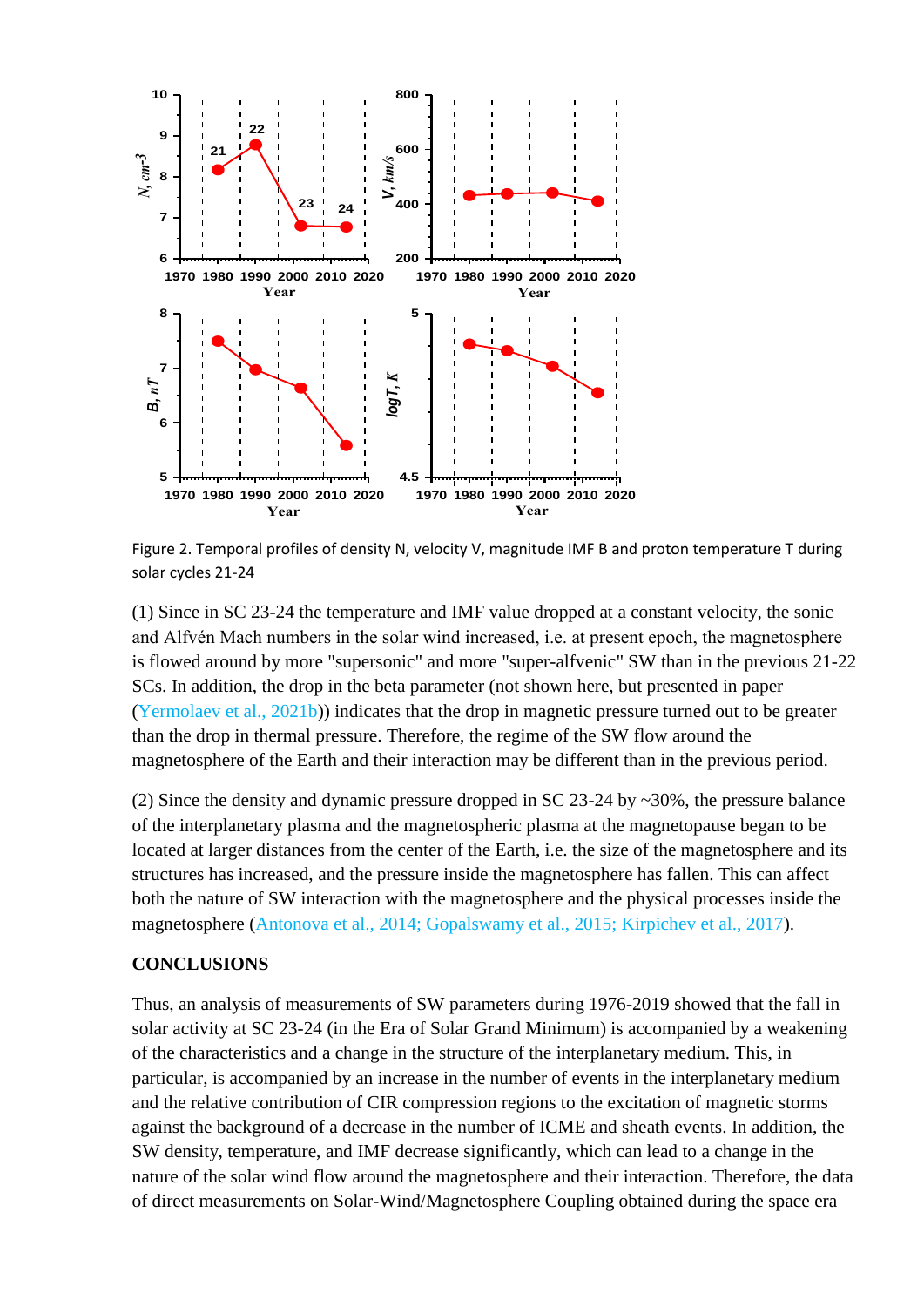may differ for physical reasons, and their analysis must be divided into the initial period of the space era and the period of the Solar Grand Minimum. Accounting for changes in numbers and properties of external drivers is also important for predicting space weather effects.

# **FUNDING**

The work was supported by the Russian Science Foundation, grant 22-12-00227.

#### **ACKNOWLEDGMENTS**

Authors thank creators of databases [https://spdf.gsfc.nasa.gov/pub/data/omni/low\\_res\\_omni](https://spdf.gsfc.nasa.gov/pub/data/omni/low_res_omni) and <http://www.iki.rssi.ru/pub/omni> for possibility to use in the work.

# **REFERENCES**

Antonova, E. E., Kirpichev, I. P., & Stepanova, M. V. (2014). Plasma pressure distribution in the surrounding the Earth plasma ring and its role in the magnetospheric dynamics. *Journal of Atmospheric and Solar-Terrestrial Physics*, *115*, 32.<https://doi.org/10.1016/j.jastp.2013.12.005>

Borovsky, J. E., and M. H. Denton (2006), Differences between CME-driven storms and CIR-driven storms, *J. Geophys. Res.*, *111*, A07S08, doi:10.1029/2005JA011447

Feynman, J., & Ruzmaikin, A. (2011). The Sun's strange behavior: Maunder minimum or Gleissberg cycle? *Solar Physics*, *272*, 351–363. https://doi.org/10.1007/s11207-011-9828-0

Gonzalez, W. D., Tsurutani, B. T., & Clua de Gonzalez, A. L. (1999). Interplanetary origin of geomagnetic storms. *Space Science Reviews*, *88*, 529–562.<https://doi.org/10.1023/a:1005160129098>

Gopalswamy, N., Yashiro, S., Xie, H., Akiyama, S., & Makela, P. (2015). Properties and geoeffectiveness of magnetic clouds during solar cycles 23 and 24. *Journal of Geophysical Research: Space Physics*, *120*, 9221–9245.<https://doi.org/10.1002/2015JA021446>

King, J. H., & Papitashvili, N. E. (2005). Solar wind spatial scales in and comparisons of hourly wind and ACE plasma and magnetic field data. Journal of Geophysical Research, 110, A02209. <https://doi.org/10.1029/2004JA010649>

Kirpichev, I. P., Antonova, E. E., & Stepanova, M. (2017). Ion leakage at dayside magnetopause in case of high and low magnetic shears. *Journal of Geophysical Research: Space Physics*, *122*, 8078–8095. https://doi.org/10.1002/2016JA023735

Oh, S., & Kim, B. (2013). Variation of solar, interplanetary and geomagnetic parameters during solar cycles 21-24. *Journal of Astronomy and Space Sciences*, *30*(2), 101–106. https://doi.org/10.5140/JASS.2013.30.2.101

Yermolaev, Y. I., Yermolaev, M. Y., Zastenker, G. N., Zelenyi, L. M., Petrukovich, A. A., & Sauvaud, J. A. (2005). Statistical studies of geomagnetic storm dependencies on solar and interplanetary events: A review. *Planetary and Space Science*, *53*(1–3), 189–196.<https://doi.org/10.1016/j.pss.2004.09.044>

Yermolaev, Yu. I., N. S. Nikolaeva, I. G. Lodkina, and M. Yu. Yermolaev (2009), Catalog of Large-Scale Solar Wind Phenomena during 1976-2000, Cosmic Research, , Vol. 47, No. 2, pp. 81-94. <https://doi.org/10.1134/S0010952509020014>

Yermolaev, Y. I., Lodkina, I. G., Dremukhina, L. A., Yermolaev, M. Y., & Khokhlachev, A. A. (2021a). What solar–terrestrial link researchers should know about interplanetary drivers. *Universe*, *7*, 138. https://doi.org/10.3390/universe7050138